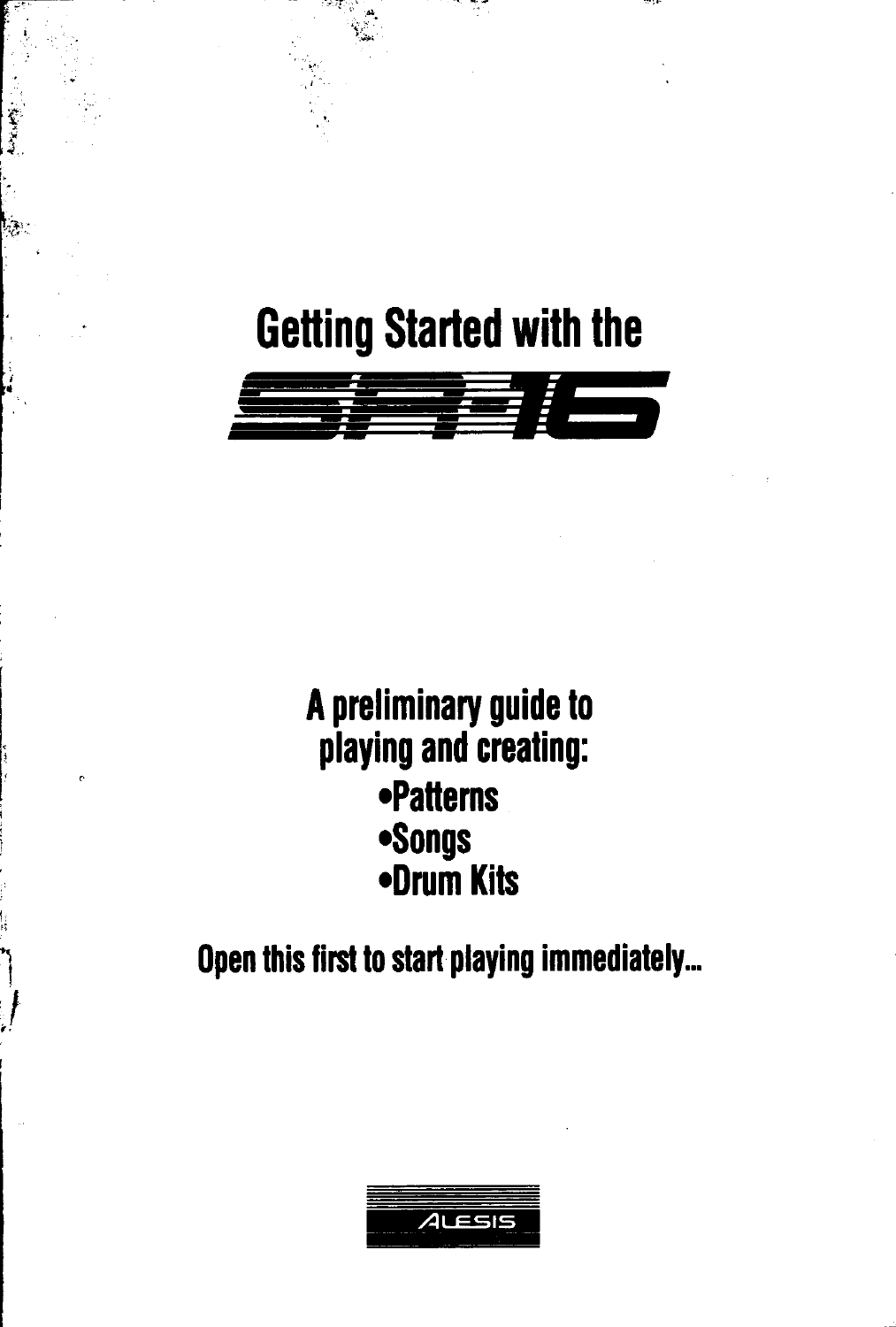

# A preliminary guide

© 1990 Alesis Corporation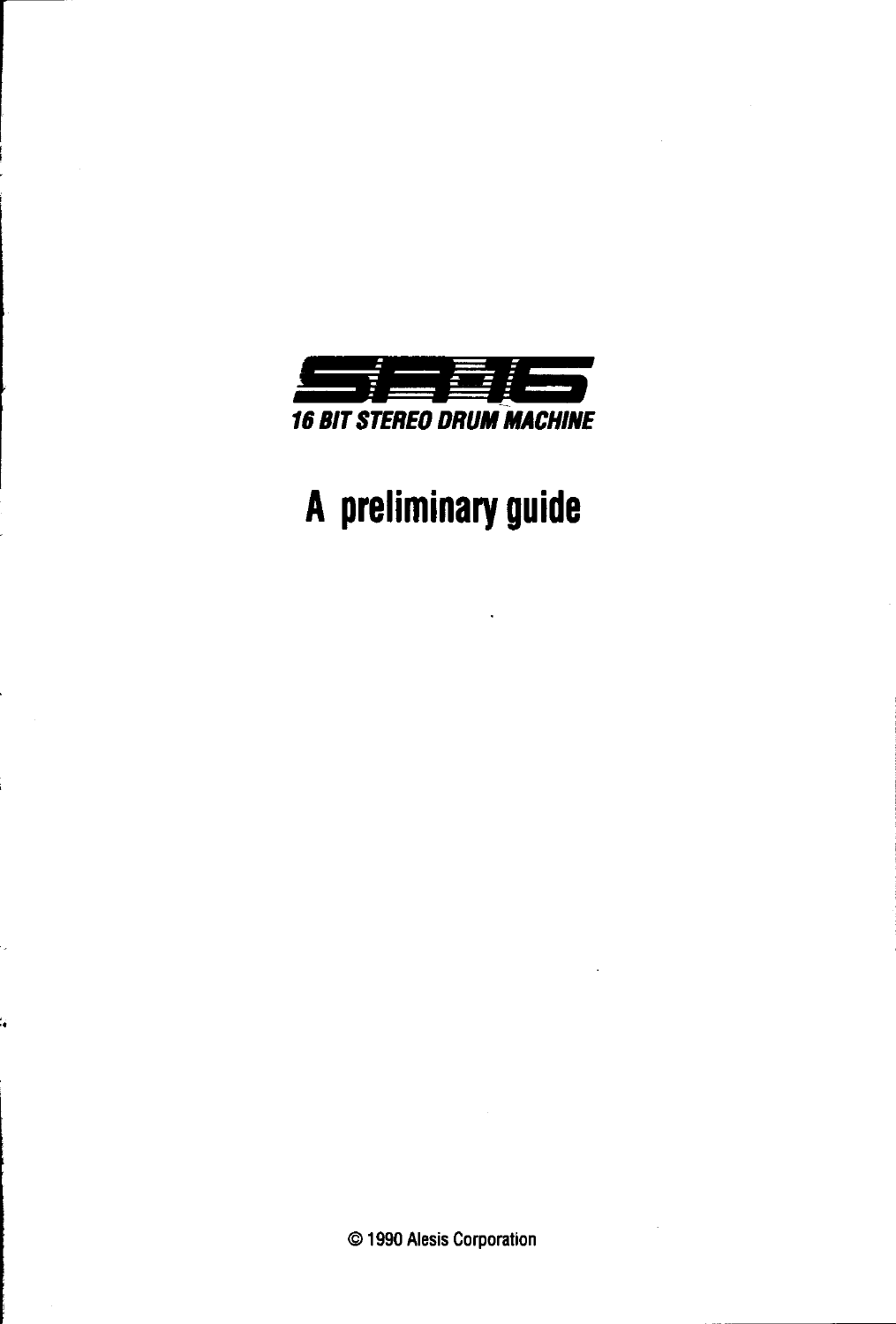#### GETTING STARTED WITH THE SR-16

The SR-16 can be used on many levels, from simply playing preset Patterns to creating your own complex polyrhythms in odd time signatures. As a result, there are two manuals.

This mini-manual will acquaint you with a few of the SR-16 s most important functions. Many musicians will only need to know as much about the SR-16 as is presented in this manual. The Reference Manual is a complete self-teaching course that explains every aspect of the SR-16. Please read the reference manual at some point to understand just how much power there is in this deceptively simple-looking little box.

First, here are a few basic facts about the SR-16.

#### BUTTONS AND WINDOWS

The Up/Down arrow buttons (to the right of the 0 and 5 number buttons) increase or decrease values respectively. Press only one button at a time.

The display has several "windows" that inform you of the SR-16's status. If the instructions mmtion that a particular word should or should not show up in a particular window, check the window to see which is the case before proceeding.

#### WHAT THE THREE MODE BUTTONS DO

There are three mode buttons that select basic operational modes. These buttons toggle between the two options (press for one option, press again for the other option).

PRESET/USER: This selects between two banks of drum sets and rhythm Patterns, Preset and User. Preset drum sets and rhythm Patterns are permanently etched into the SR-16's little silicon brain and cannot be altered. User drum sets and rhythm Patterns can be programmed, erased, and otherwise edited by the user.

PATTERN/SONG: In Pattern Mode, you can play back (and with User Patterns, record) individual rhythm Patterns. These are usually fairly short-say, 4 to 16 beats--- and form the basic elements of a Song. In Song mode you create a "playlist" of Patterns, which plays various Patterns in the desired order.

PERFORM/COMPOSE: In the case of either Pattern or Song mode, Perform mode is designed for playback, and Compose for recording.

#### DON'T PANIC!

If you're stuck in a situation and you don't know how to get out of it, press the STOP button.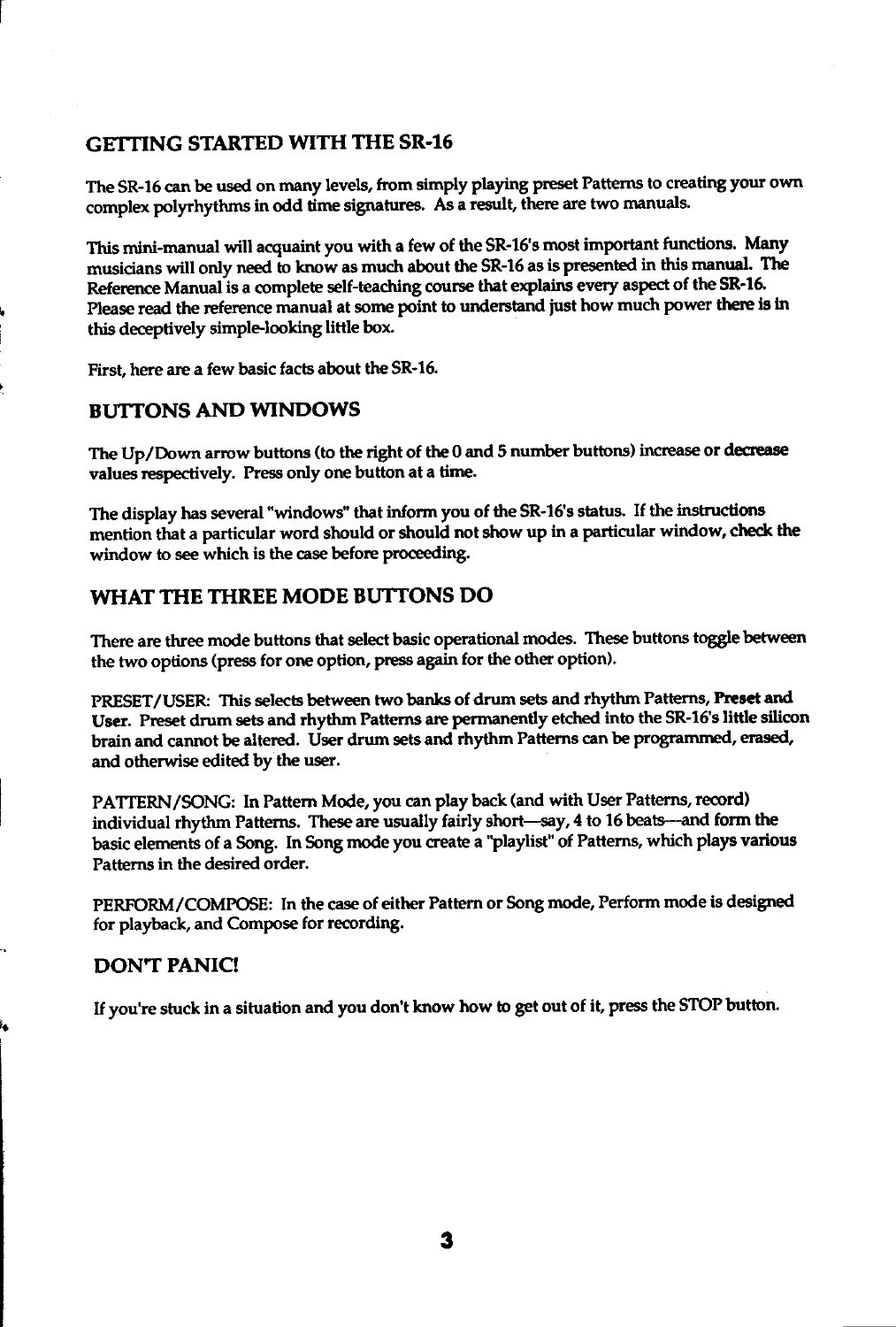### Hook It Up!

As you hook up the SR-16, the volume control on your power amp and the SR-16 should be all the way down, and power to both units should be off.

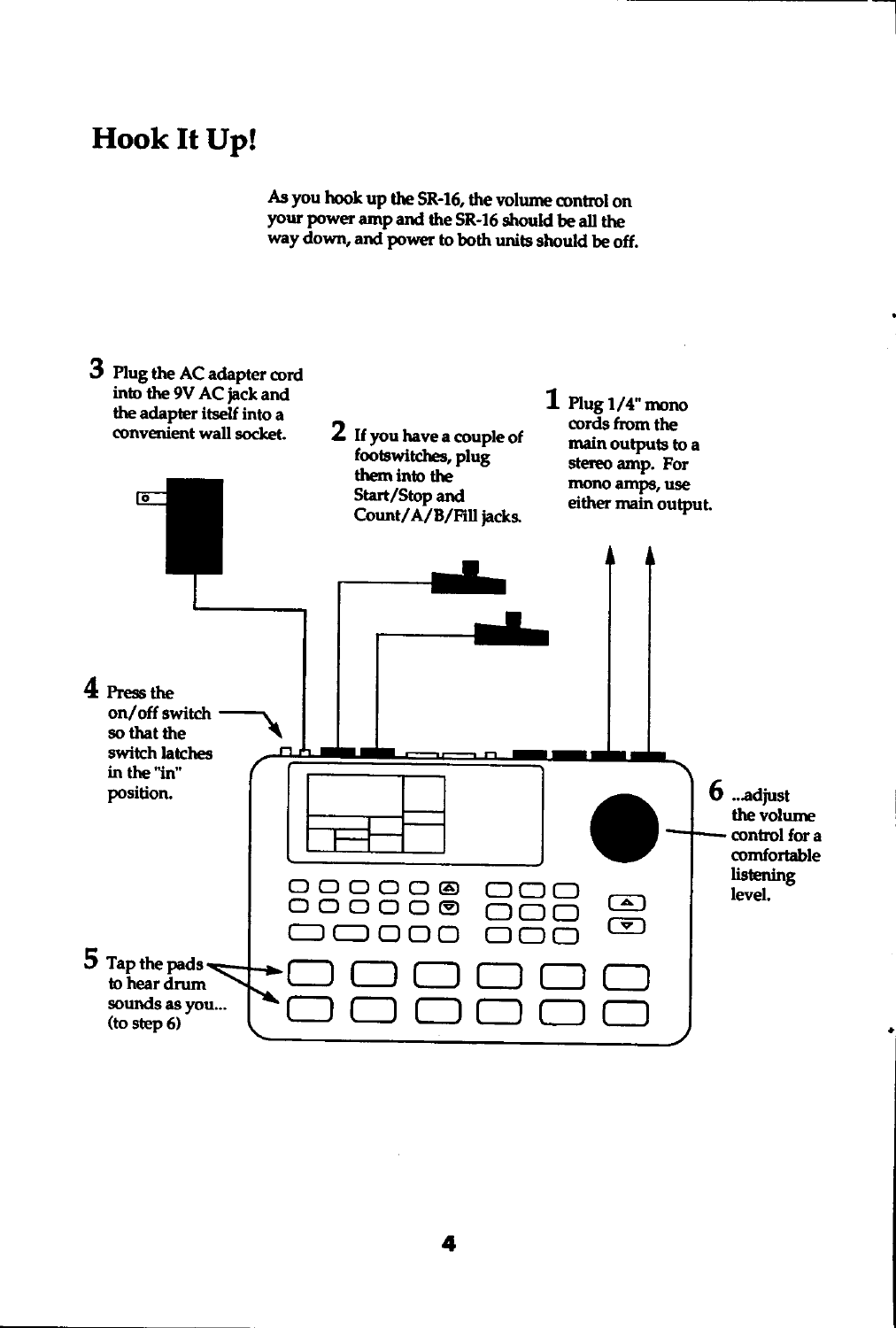### **Check Out Some Patterns**

The SR-16 has a library of preset patterns for all kinds of music-rock, blues, reggae, fusion, R&B, rap, country, even polka. Many musicians will find the grooves they need here and will not have to worry about programming their own programs until they become more familiar with the SR-16.

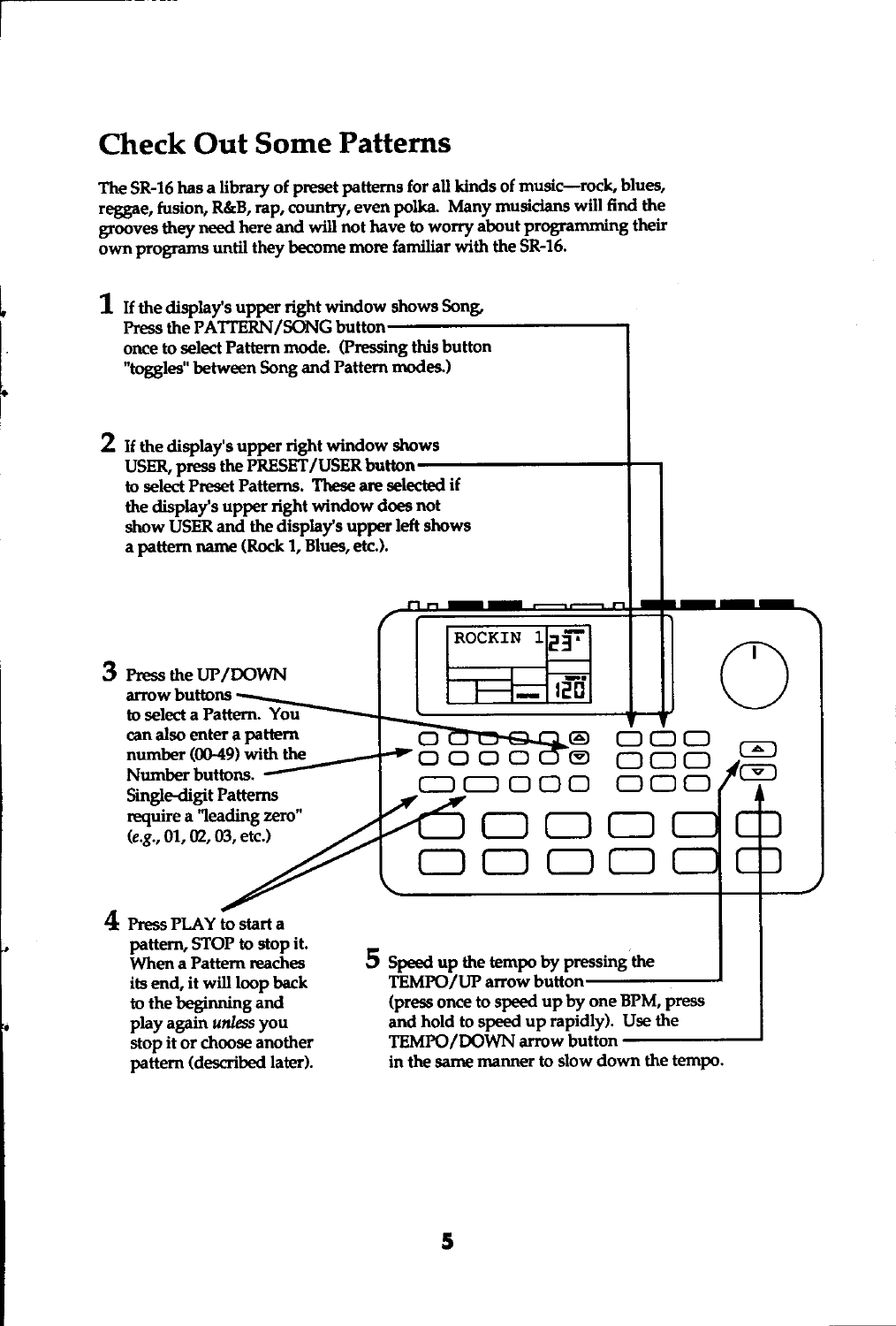### Playing Sequences of Patterns

Each Pattern number, Preset and User, includes A and B "sub-Patterns." The Preset A and B variations complement each other. For example, in a Rock Pattern, A could play the verse, and B the chorus. In fact, you may construct many songs just by switching back and forth between the A and B variations. You're not limited to using  $\overrightarrow{A}$  and B variations of a particular Pattern number; you can also call up other Pattern numbers, and their A and B variations, which will play as soon as the current Pattern has played through.

- $1$  Begin by selecting a Pattern and pressing PLAY, as described on the previous page. The upper right window shows the selected Pattern number and whether the A or B variation is selected. The display's upper left line normally counts each beat of the selected Pattern as it plays.
- 3 Experiment with switching between the A and B variations. Listen to how the patterns sourd, and observe how the display keeps you inforned of what's happening.
- 2 If an A Pattern is playing, press the B button (or press  $A$  if a B Pattern is playing). The alternate Pattem will begin playing as soon as the currentlyselected Pattern reaches its end. Until that happens, the display will show the narne of the Pattern you selected (e.g, NEXT PATTOIB). After an alternate Pattern kicks in, the display's upper right window will show the Pattern number and whether it is the A or B variation.

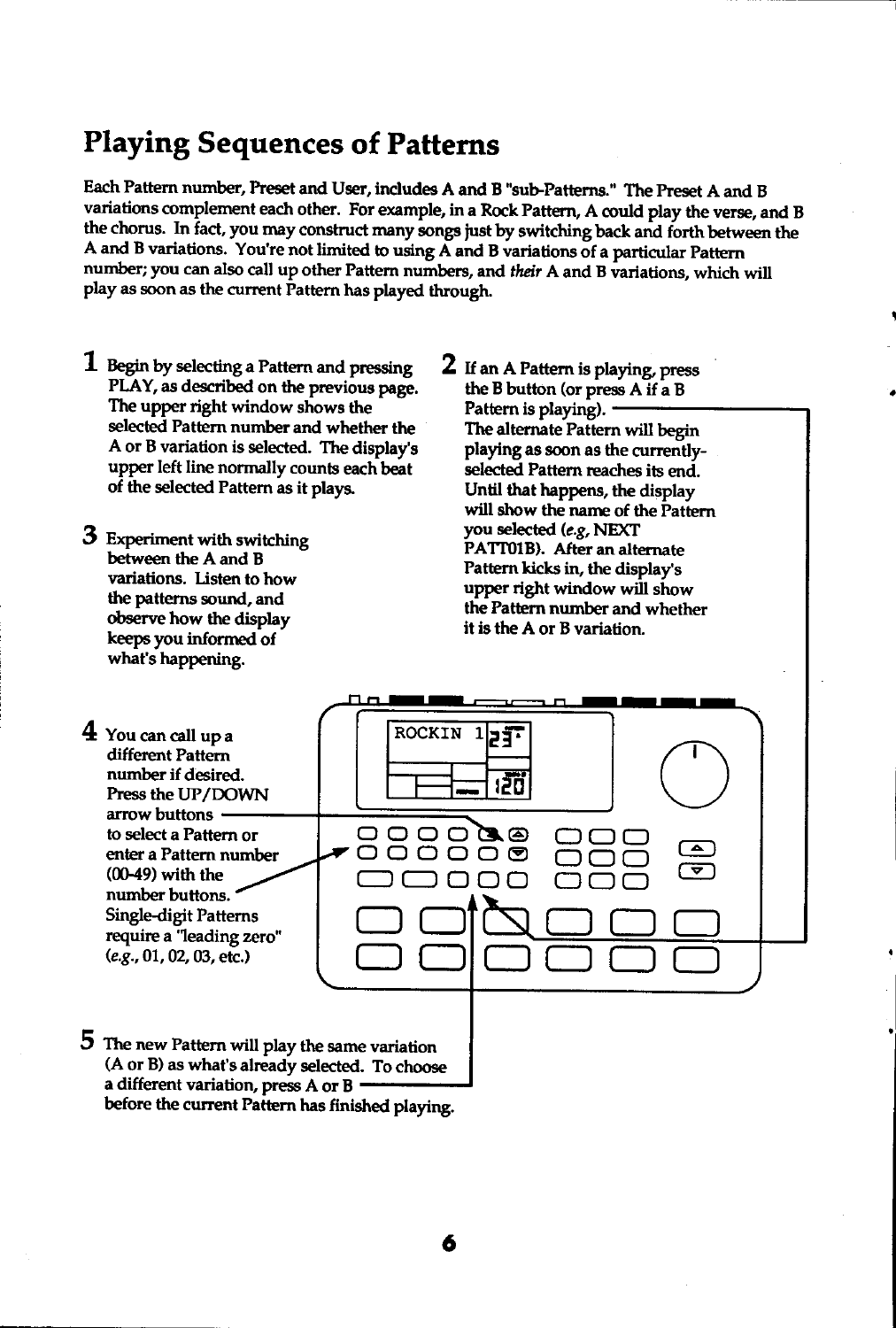#### Fun With Fills

Each A and B variation also includes associated Fill Patterns, which can play expressive transitions between the A and B variations. You can push a button to have a Fill take over from its associated main Pattern and transition to the alternate Pattern.

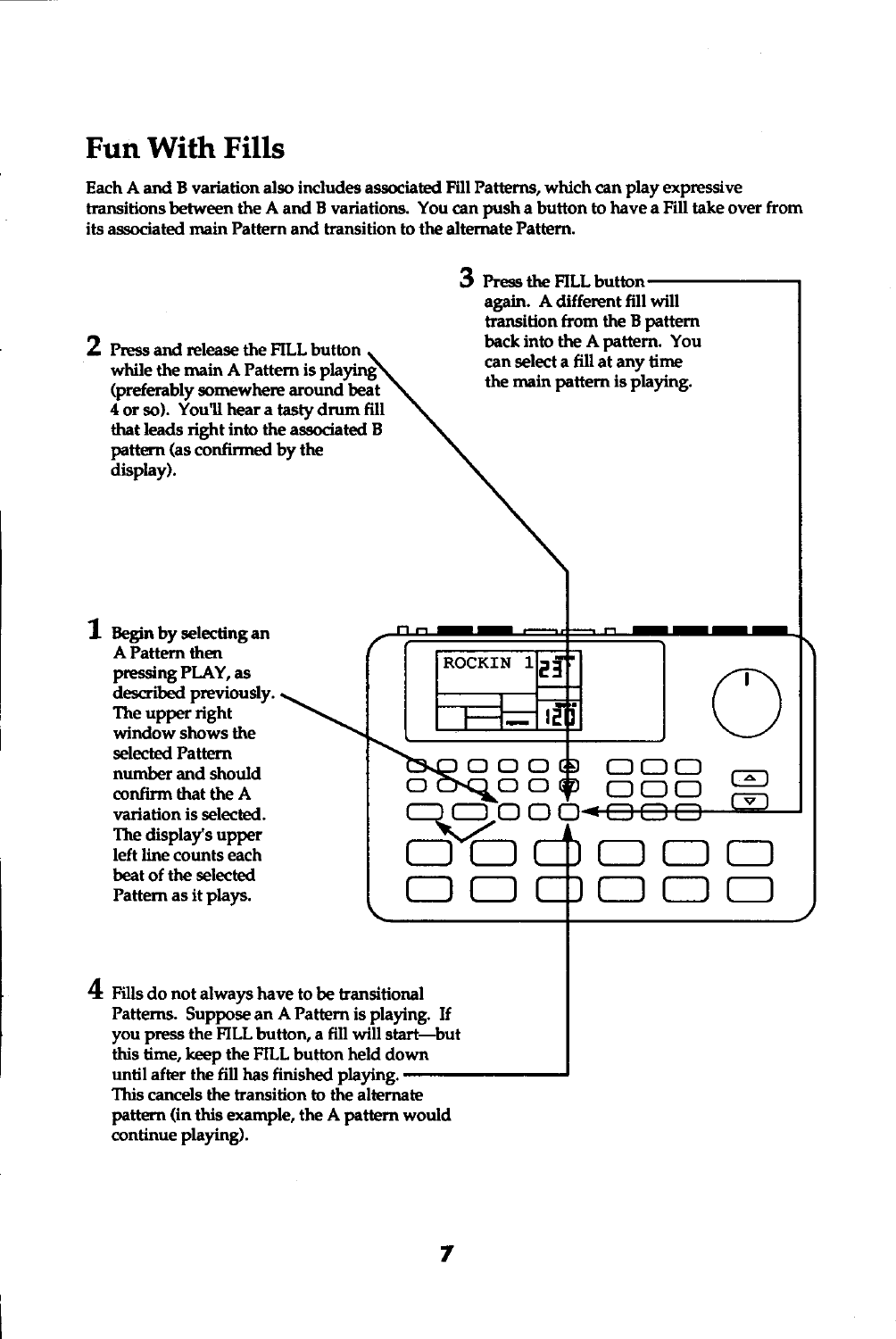#### **Create and Erase a Song**

The SR-16 can remember the order in which you selected Patterns, which variations were selected, and when you selected fills. Recording this information in the SR-16's Song mode creates a complete Song. Begin with the SR-16 stopped.



 ${\bf 10}$  To erase the Song, you must have the Song selected. The SR-16 should be stopped and in Perform mode. Press ERASE and while holding it down, press PLAY. The Song will be erased.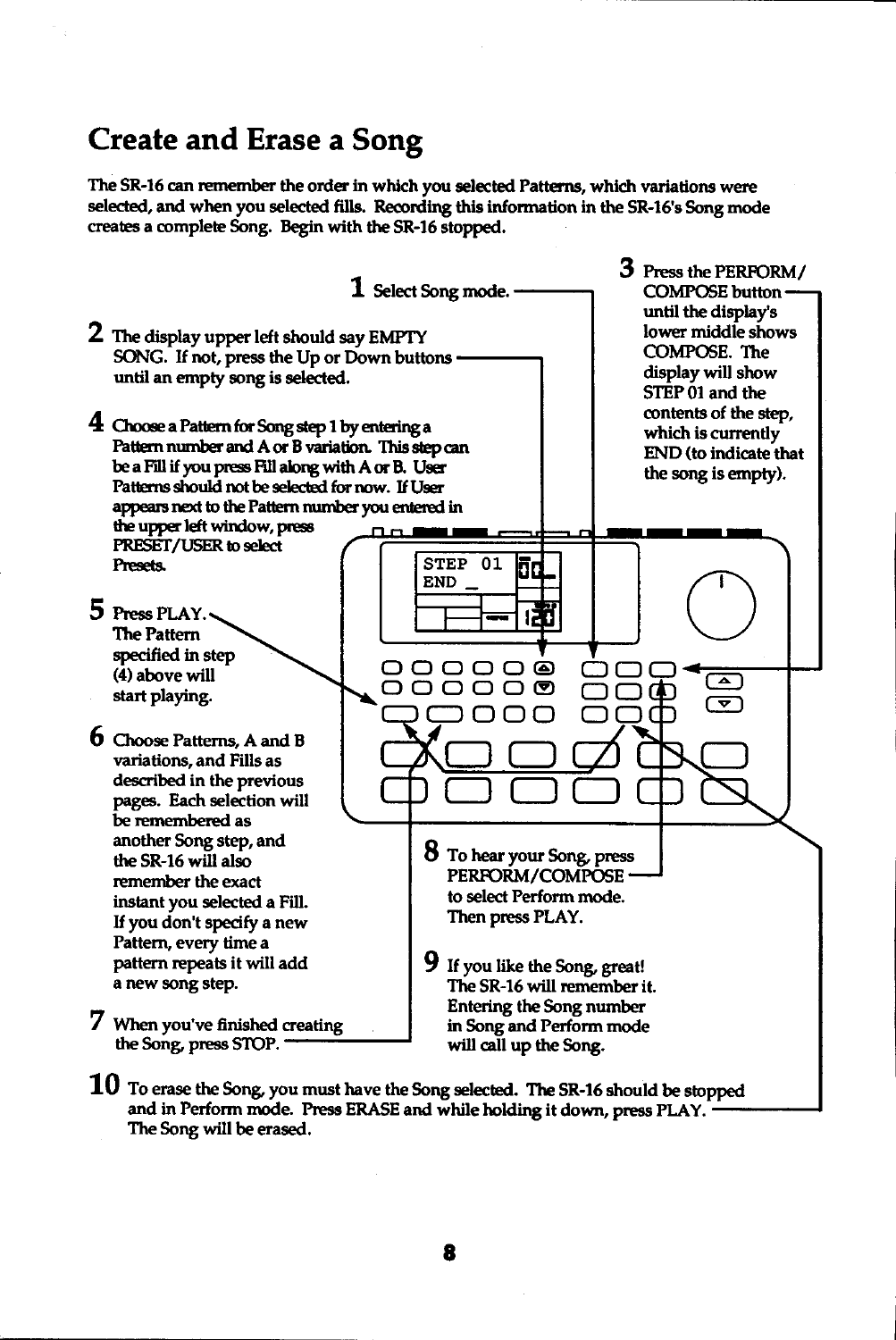## Footswitch Control

Now that we have the basics down, let's investigate some live performance options using footswitch control. This is particularly useful if you're playing along with Patterns and Songs on the pads and can't use your hands to punch buttons.

As shown under Hook It Up!, there are two jacks for footswitches (Start/Stop and Count/A/B/Fill). Always plug these footswitches in before turning on power. Either normally open or normally closed types (the two most common footswitch types) can be used; the SR-16 determines which kind is in use during power-up.

Here's how to use the footswitches.

### Set Tempo

The SR-16 must be stopped. Before playing a Song or Pattern, tap the Count/A/B/Fill jack footswitch several times at the desired tempo. The SR-16 will average the time between taps and derive a tempo, the display will update the tempo with each tap. Tapping the STOP button accomplishes the same result as tapping the Count/A/B/Fill footswitch.

# Start a Song or Pattern

When the SR-16 is stopped, pressing the Start/Stop footswitch is equivalent to pressing PLAY. When the SR-16 is running, pressing the Start/Stop footswitch is equivalent to pressing STOP.

## Initiate a Fill When Playing Patterns

In Perform mode, the Count/A/B/Fill footswitch duplicates the FILL button function when playing Patterns.

# Cancel a Transition From A to B, or B to A, Patterns

When you initiate a Fill, an A Pattern will transition to a B pattern (or vice-versa) when the Fill has finished playing. However, you can cancel this transition if desired. We've already explained how to do this with the front panel FILL butbn. However, you can also use the Count/A/B/Fill footswitch. If you press the footswitch before the fill has finished playing and hold it down until after the fill has played  $(i.e.,$  past the downbeat of the next Pattern), the SR-16 will return to the original MainA or B Pattern.

## Extend a Song Step When Playing Back a Song

In Song Perform mode (i.e, during song playback), pressing and holding the Count/A/B/Fill footswitch until past the end of a Song Step will cause that step to repeat. This is great if the soloist wants to take a few more bars.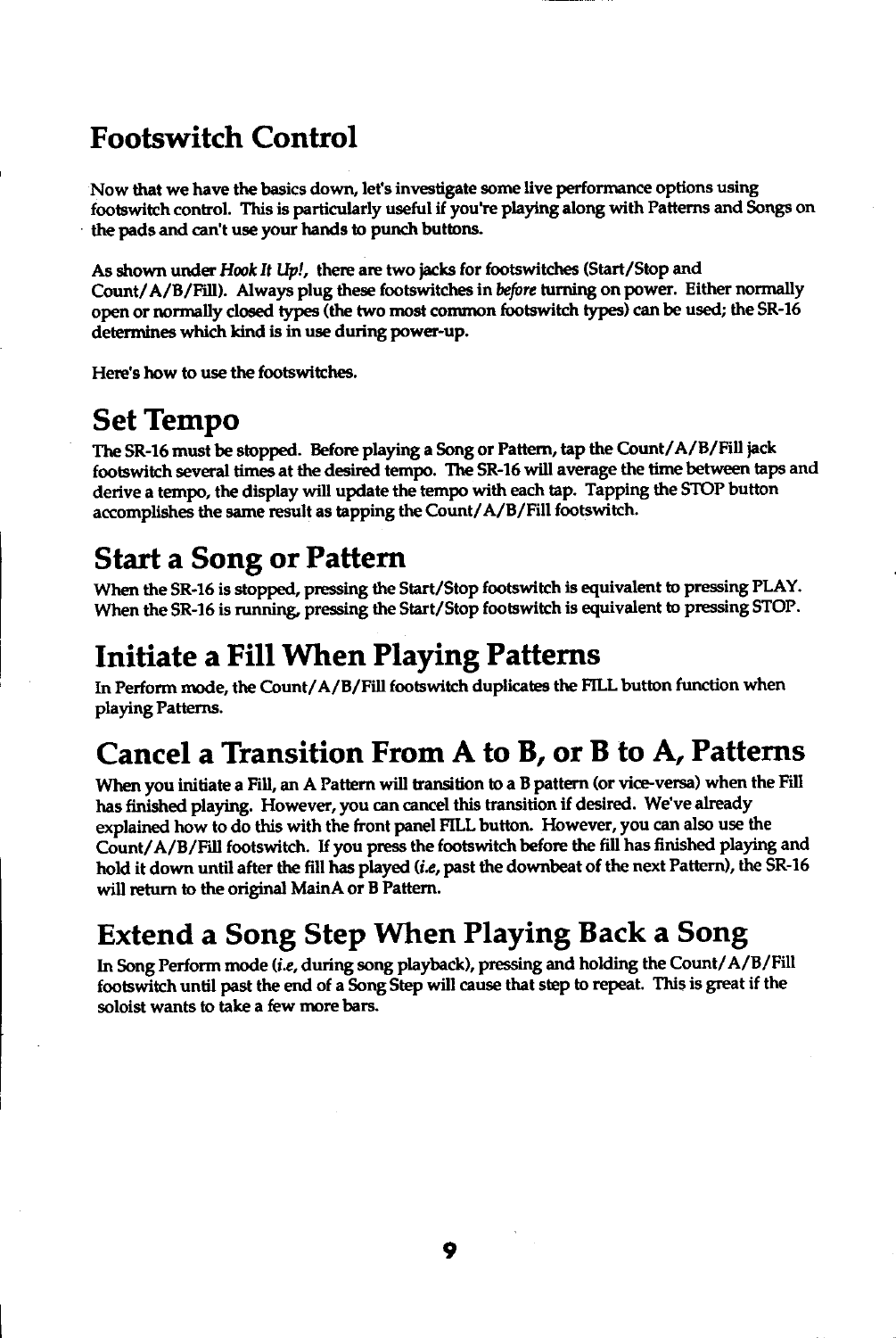## **Record a Pattern**

The SR-16 offers very flexible and musical recording options. This just gives a taste of what's available-be sure to check out the reference manual for more information.



8 Don't forget that you can play difficult passages by slowing down the tempo, playing the part, then speeding back up again.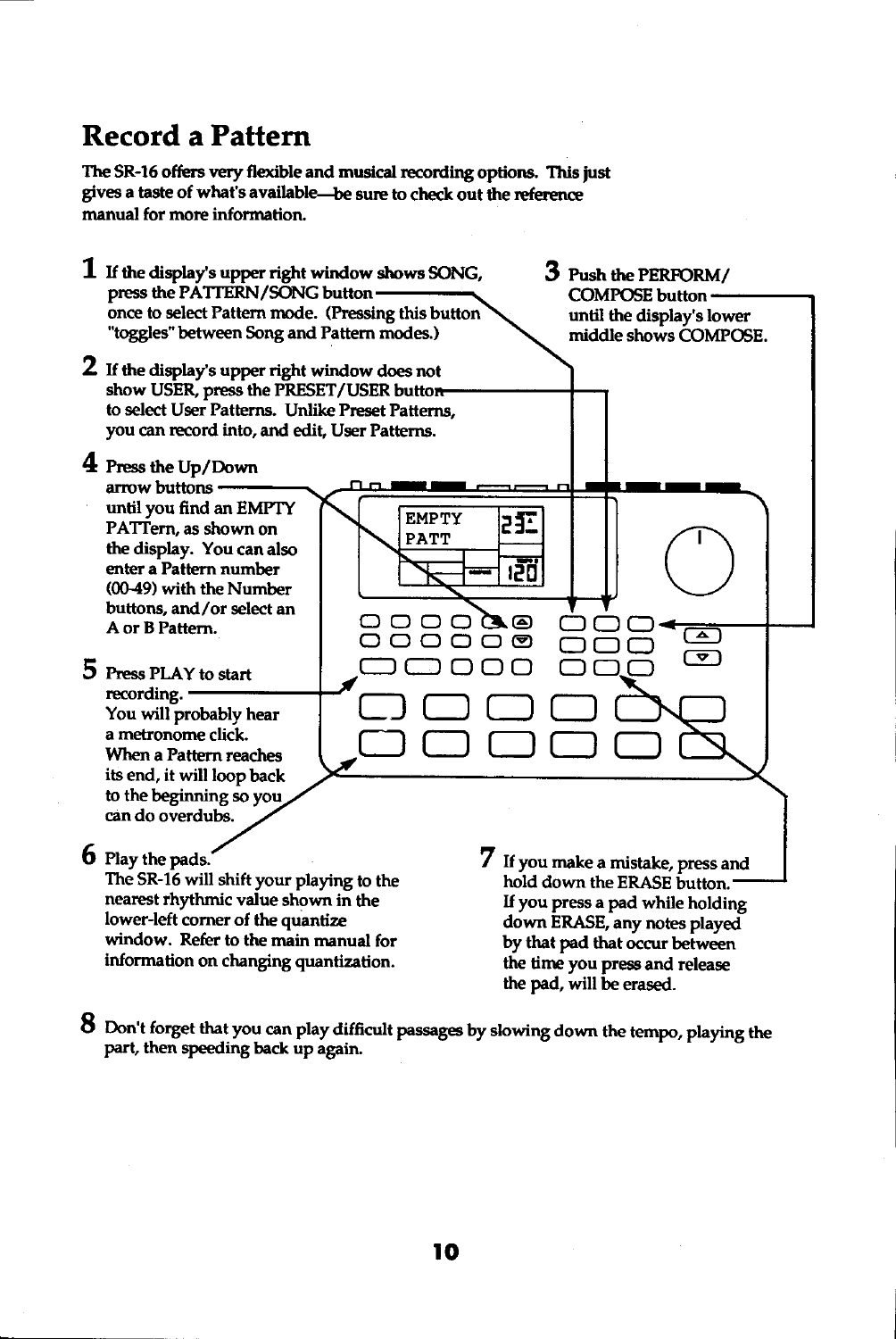# **Create a Drum Set**

This is an example of a function with multiple pages. The SR-16 has 50 Preset and 50 editable User Drum Sets (groups of sounds) which can be assigned to any of the 100 Patterns. After pressing the DRUM SET button, each press of the TEMPO/PAGE UP button selects a different kind of parameter (drum sound, tuning, volume, etc.) Tap the pad to be edited, then enter the new parameter value with the UP/DOWN, arrow, or number buttons. To edit more pads, tap another pad and enter a new value. After editing the pad(s), press the TEMPO/PAGE UP button to access the next type of parameter. The SR-16 should be stopped.

| Press DRUM SET.<br>Select a number from 00-49 with the number buttons.<br>and Preset or User with the PRESET/USER button.<br>Preset Drum Sets can only be saved to User locations.                                                                                                                                                                        |                      |                       |
|-----------------------------------------------------------------------------------------------------------------------------------------------------------------------------------------------------------------------------------------------------------------------------------------------------------------------------------------------------------|----------------------|-----------------------|
| 2 Press the TEMPO/PAGE UP<br>button-<br>to choose Page 2 (see display<br>lower right), where you can<br>assign different drum sounds<br>to different pads. Press the<br>pad to be assigned-<br>then use the Up/Down or<br>number buttons<br>to select one of the available<br>sounds (a 3-digit number--<br>don't forget leading zeroes if<br>necessary). | <b>SELECT</b><br>äve | $\blacktriangle$<br>U |

- $3$  In a manner similar to step 2, press the TEMPO/PAGE UP button to choose Page 3, where you can assign different levels for each pad. Tap a pad, then use the UP/DOWN or number buttons to select the level, as shown on the display.
- $4$  In a manner similar to step 3, press the TEMPO/PAGE UP button to choose Page 4, where you can assign the panning for each pad. Tap a pad, then use the UP/DOWN buttons to select the pan position, as shown on the display.
- 5 In a manner similar to step 4, press the TEMPO/PAGE UP button to choose Page 5, where you can assign the tuning for each pad. Tap a pad, then use the UP/DOWN or number buttons to select the tuning, as shown on the display.
- **b** To save the new Drum Set parameters, press the TEMPO/PAGE UP button three times to choose Page 8, where you can save the drum set parameters you've selected. If you had selected a Preset Drum Set, your changes will be saved in the like-numbered User Drum Set (or enter a different number). Press PLAY to save, or DRUM SET to back out.
- 7 If you pressed PLAY, press DRUM SET to return to normal operation.